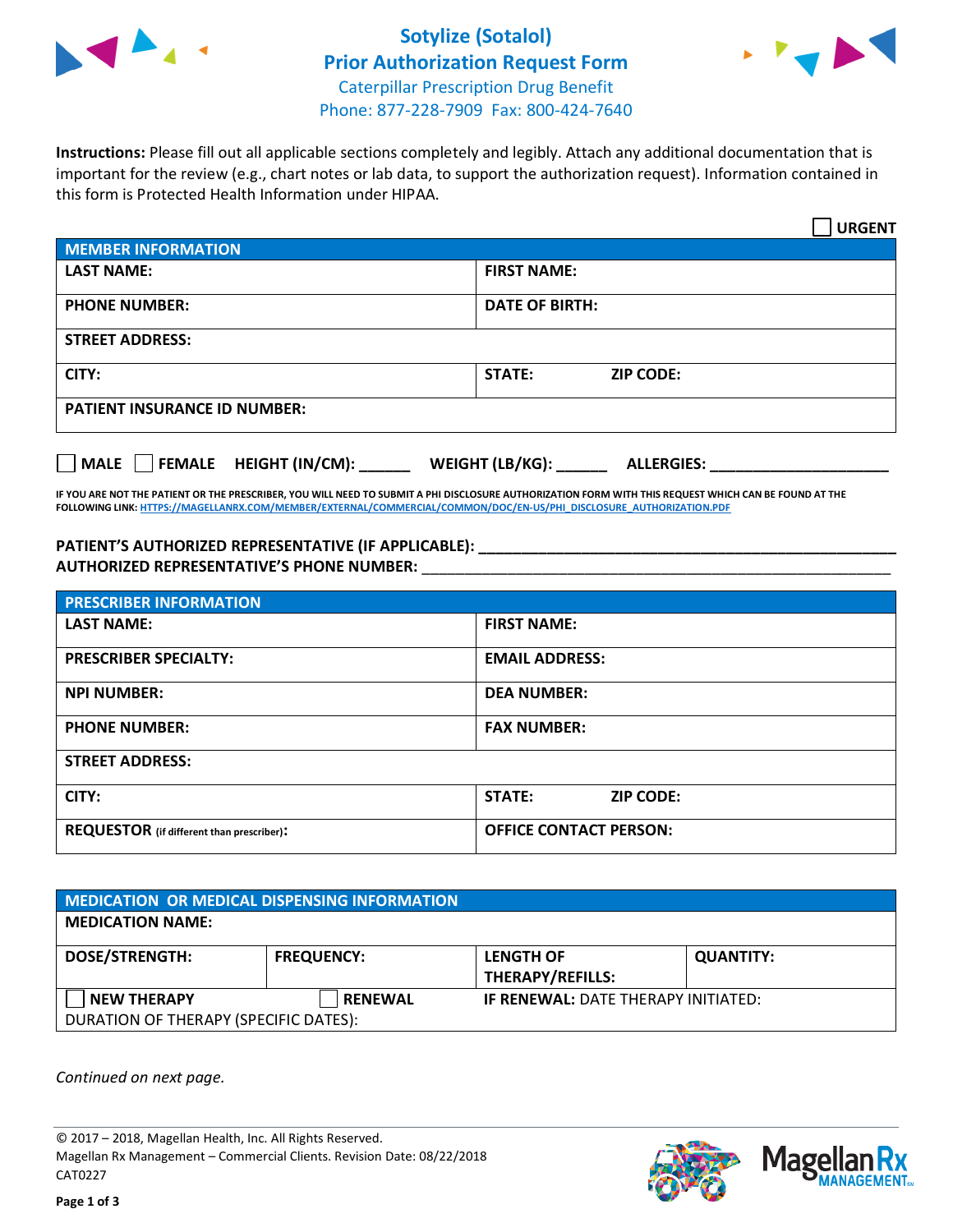



| 1. HAS THE PATIENT TRIED ANY OTHER MEDICATIONS FOR THIS CONDITION?<br>YES (if yes, complete below)<br>NO<br><b>RESPONSE/REASON FOR</b><br><b>MEDICATION/THERAPY (SPECIFY</b><br><b>DURATION OF THERAPY (SPECIFY</b><br><b>FAILURE/ALLERGY:</b><br>DRUG NAME AND DOSAGE):<br>DATES):<br><b>2. LIST DIAGNOSES:</b><br>ICD-10:<br>$\Box$ Life-threatening ventricular arrhythmias<br>□ Other Diagnosis________________ICD-10 Code(s):_____<br>3. REQUIRED CLINICAL INFORMATION: PLEASE PROVIDE ALL RELEVANT CLINICAL INFORMATION TO SUPPORT A<br>PRIOR AUTHORIZATION.<br><b>Clinical Information:</b><br>Will the medication be used to maintain normal sinus rhythm in a patient with highly symptomatic atrial<br>fibrillation/flutter? Yes □ No<br>Does the patient have an enteral feeding tube? $\square$ Yes $\square$ No<br>Does the patient have difficulty swallowing? $\square$ Yes $\square$ No<br>Has the patient used any other oral tablets or capsules in the previous 4 months (excluding sprinkles capsules and<br>orally dissolving tablets)? □ Yes □ No<br><b>Please submit chart notes</b><br>For reauthorization requests, answer the following:<br>Does the patient have difficulty swallowing? $\square$ Yes $\square$ No<br>Has the patient used any other oral tablets or capsules in the previous 4 months (excluding sprinkles capsules and<br>orally dissolving tablets)? □ Yes □ No<br><b>Please submit chart notes</b><br>physician feels is important to this review?<br>Please note: Not all drugs/diagnosis are covered on all plans. This request may be denied unless all required<br>information is received.<br>ATTESTATION: I attest the information provided is true and accurate to the best of my knowledge. I understand that<br>the Health Plan, insurer, Medical Group or its designees may perform a routine audit and request the medical<br>information necessary to verify the accuracy of the information reported on this form.<br>Prescriber Signature or Electronic I.D. Verification:<br>Date: | MEMBER'S LAST NAME: NAME:                                                                                        | MEMBER'S FIRST NAME: |  |  |  |
|--------------------------------------------------------------------------------------------------------------------------------------------------------------------------------------------------------------------------------------------------------------------------------------------------------------------------------------------------------------------------------------------------------------------------------------------------------------------------------------------------------------------------------------------------------------------------------------------------------------------------------------------------------------------------------------------------------------------------------------------------------------------------------------------------------------------------------------------------------------------------------------------------------------------------------------------------------------------------------------------------------------------------------------------------------------------------------------------------------------------------------------------------------------------------------------------------------------------------------------------------------------------------------------------------------------------------------------------------------------------------------------------------------------------------------------------------------------------------------------------------------------------------------------------------------------------------------------------------------------------------------------------------------------------------------------------------------------------------------------------------------------------------------------------------------------------------------------------------------------------------------------------------------------------------------------------------------------------------------------------------------------------------------------------------|------------------------------------------------------------------------------------------------------------------|----------------------|--|--|--|
|                                                                                                                                                                                                                                                                                                                                                                                                                                                                                                                                                                                                                                                                                                                                                                                                                                                                                                                                                                                                                                                                                                                                                                                                                                                                                                                                                                                                                                                                                                                                                                                                                                                                                                                                                                                                                                                                                                                                                                                                                                                  |                                                                                                                  |                      |  |  |  |
|                                                                                                                                                                                                                                                                                                                                                                                                                                                                                                                                                                                                                                                                                                                                                                                                                                                                                                                                                                                                                                                                                                                                                                                                                                                                                                                                                                                                                                                                                                                                                                                                                                                                                                                                                                                                                                                                                                                                                                                                                                                  |                                                                                                                  |                      |  |  |  |
|                                                                                                                                                                                                                                                                                                                                                                                                                                                                                                                                                                                                                                                                                                                                                                                                                                                                                                                                                                                                                                                                                                                                                                                                                                                                                                                                                                                                                                                                                                                                                                                                                                                                                                                                                                                                                                                                                                                                                                                                                                                  |                                                                                                                  |                      |  |  |  |
|                                                                                                                                                                                                                                                                                                                                                                                                                                                                                                                                                                                                                                                                                                                                                                                                                                                                                                                                                                                                                                                                                                                                                                                                                                                                                                                                                                                                                                                                                                                                                                                                                                                                                                                                                                                                                                                                                                                                                                                                                                                  |                                                                                                                  |                      |  |  |  |
|                                                                                                                                                                                                                                                                                                                                                                                                                                                                                                                                                                                                                                                                                                                                                                                                                                                                                                                                                                                                                                                                                                                                                                                                                                                                                                                                                                                                                                                                                                                                                                                                                                                                                                                                                                                                                                                                                                                                                                                                                                                  |                                                                                                                  |                      |  |  |  |
|                                                                                                                                                                                                                                                                                                                                                                                                                                                                                                                                                                                                                                                                                                                                                                                                                                                                                                                                                                                                                                                                                                                                                                                                                                                                                                                                                                                                                                                                                                                                                                                                                                                                                                                                                                                                                                                                                                                                                                                                                                                  |                                                                                                                  |                      |  |  |  |
|                                                                                                                                                                                                                                                                                                                                                                                                                                                                                                                                                                                                                                                                                                                                                                                                                                                                                                                                                                                                                                                                                                                                                                                                                                                                                                                                                                                                                                                                                                                                                                                                                                                                                                                                                                                                                                                                                                                                                                                                                                                  |                                                                                                                  |                      |  |  |  |
|                                                                                                                                                                                                                                                                                                                                                                                                                                                                                                                                                                                                                                                                                                                                                                                                                                                                                                                                                                                                                                                                                                                                                                                                                                                                                                                                                                                                                                                                                                                                                                                                                                                                                                                                                                                                                                                                                                                                                                                                                                                  |                                                                                                                  |                      |  |  |  |
|                                                                                                                                                                                                                                                                                                                                                                                                                                                                                                                                                                                                                                                                                                                                                                                                                                                                                                                                                                                                                                                                                                                                                                                                                                                                                                                                                                                                                                                                                                                                                                                                                                                                                                                                                                                                                                                                                                                                                                                                                                                  |                                                                                                                  |                      |  |  |  |
|                                                                                                                                                                                                                                                                                                                                                                                                                                                                                                                                                                                                                                                                                                                                                                                                                                                                                                                                                                                                                                                                                                                                                                                                                                                                                                                                                                                                                                                                                                                                                                                                                                                                                                                                                                                                                                                                                                                                                                                                                                                  |                                                                                                                  |                      |  |  |  |
|                                                                                                                                                                                                                                                                                                                                                                                                                                                                                                                                                                                                                                                                                                                                                                                                                                                                                                                                                                                                                                                                                                                                                                                                                                                                                                                                                                                                                                                                                                                                                                                                                                                                                                                                                                                                                                                                                                                                                                                                                                                  |                                                                                                                  |                      |  |  |  |
|                                                                                                                                                                                                                                                                                                                                                                                                                                                                                                                                                                                                                                                                                                                                                                                                                                                                                                                                                                                                                                                                                                                                                                                                                                                                                                                                                                                                                                                                                                                                                                                                                                                                                                                                                                                                                                                                                                                                                                                                                                                  |                                                                                                                  |                      |  |  |  |
|                                                                                                                                                                                                                                                                                                                                                                                                                                                                                                                                                                                                                                                                                                                                                                                                                                                                                                                                                                                                                                                                                                                                                                                                                                                                                                                                                                                                                                                                                                                                                                                                                                                                                                                                                                                                                                                                                                                                                                                                                                                  |                                                                                                                  |                      |  |  |  |
|                                                                                                                                                                                                                                                                                                                                                                                                                                                                                                                                                                                                                                                                                                                                                                                                                                                                                                                                                                                                                                                                                                                                                                                                                                                                                                                                                                                                                                                                                                                                                                                                                                                                                                                                                                                                                                                                                                                                                                                                                                                  |                                                                                                                  |                      |  |  |  |
|                                                                                                                                                                                                                                                                                                                                                                                                                                                                                                                                                                                                                                                                                                                                                                                                                                                                                                                                                                                                                                                                                                                                                                                                                                                                                                                                                                                                                                                                                                                                                                                                                                                                                                                                                                                                                                                                                                                                                                                                                                                  |                                                                                                                  |                      |  |  |  |
|                                                                                                                                                                                                                                                                                                                                                                                                                                                                                                                                                                                                                                                                                                                                                                                                                                                                                                                                                                                                                                                                                                                                                                                                                                                                                                                                                                                                                                                                                                                                                                                                                                                                                                                                                                                                                                                                                                                                                                                                                                                  |                                                                                                                  |                      |  |  |  |
|                                                                                                                                                                                                                                                                                                                                                                                                                                                                                                                                                                                                                                                                                                                                                                                                                                                                                                                                                                                                                                                                                                                                                                                                                                                                                                                                                                                                                                                                                                                                                                                                                                                                                                                                                                                                                                                                                                                                                                                                                                                  |                                                                                                                  |                      |  |  |  |
|                                                                                                                                                                                                                                                                                                                                                                                                                                                                                                                                                                                                                                                                                                                                                                                                                                                                                                                                                                                                                                                                                                                                                                                                                                                                                                                                                                                                                                                                                                                                                                                                                                                                                                                                                                                                                                                                                                                                                                                                                                                  |                                                                                                                  |                      |  |  |  |
|                                                                                                                                                                                                                                                                                                                                                                                                                                                                                                                                                                                                                                                                                                                                                                                                                                                                                                                                                                                                                                                                                                                                                                                                                                                                                                                                                                                                                                                                                                                                                                                                                                                                                                                                                                                                                                                                                                                                                                                                                                                  |                                                                                                                  |                      |  |  |  |
|                                                                                                                                                                                                                                                                                                                                                                                                                                                                                                                                                                                                                                                                                                                                                                                                                                                                                                                                                                                                                                                                                                                                                                                                                                                                                                                                                                                                                                                                                                                                                                                                                                                                                                                                                                                                                                                                                                                                                                                                                                                  |                                                                                                                  |                      |  |  |  |
|                                                                                                                                                                                                                                                                                                                                                                                                                                                                                                                                                                                                                                                                                                                                                                                                                                                                                                                                                                                                                                                                                                                                                                                                                                                                                                                                                                                                                                                                                                                                                                                                                                                                                                                                                                                                                                                                                                                                                                                                                                                  |                                                                                                                  |                      |  |  |  |
|                                                                                                                                                                                                                                                                                                                                                                                                                                                                                                                                                                                                                                                                                                                                                                                                                                                                                                                                                                                                                                                                                                                                                                                                                                                                                                                                                                                                                                                                                                                                                                                                                                                                                                                                                                                                                                                                                                                                                                                                                                                  |                                                                                                                  |                      |  |  |  |
|                                                                                                                                                                                                                                                                                                                                                                                                                                                                                                                                                                                                                                                                                                                                                                                                                                                                                                                                                                                                                                                                                                                                                                                                                                                                                                                                                                                                                                                                                                                                                                                                                                                                                                                                                                                                                                                                                                                                                                                                                                                  |                                                                                                                  |                      |  |  |  |
|                                                                                                                                                                                                                                                                                                                                                                                                                                                                                                                                                                                                                                                                                                                                                                                                                                                                                                                                                                                                                                                                                                                                                                                                                                                                                                                                                                                                                                                                                                                                                                                                                                                                                                                                                                                                                                                                                                                                                                                                                                                  |                                                                                                                  |                      |  |  |  |
|                                                                                                                                                                                                                                                                                                                                                                                                                                                                                                                                                                                                                                                                                                                                                                                                                                                                                                                                                                                                                                                                                                                                                                                                                                                                                                                                                                                                                                                                                                                                                                                                                                                                                                                                                                                                                                                                                                                                                                                                                                                  |                                                                                                                  |                      |  |  |  |
|                                                                                                                                                                                                                                                                                                                                                                                                                                                                                                                                                                                                                                                                                                                                                                                                                                                                                                                                                                                                                                                                                                                                                                                                                                                                                                                                                                                                                                                                                                                                                                                                                                                                                                                                                                                                                                                                                                                                                                                                                                                  |                                                                                                                  |                      |  |  |  |
|                                                                                                                                                                                                                                                                                                                                                                                                                                                                                                                                                                                                                                                                                                                                                                                                                                                                                                                                                                                                                                                                                                                                                                                                                                                                                                                                                                                                                                                                                                                                                                                                                                                                                                                                                                                                                                                                                                                                                                                                                                                  | Are there any other comments, diagnoses, symptoms, medications tried or failed, and/or any other information the |                      |  |  |  |
|                                                                                                                                                                                                                                                                                                                                                                                                                                                                                                                                                                                                                                                                                                                                                                                                                                                                                                                                                                                                                                                                                                                                                                                                                                                                                                                                                                                                                                                                                                                                                                                                                                                                                                                                                                                                                                                                                                                                                                                                                                                  |                                                                                                                  |                      |  |  |  |
|                                                                                                                                                                                                                                                                                                                                                                                                                                                                                                                                                                                                                                                                                                                                                                                                                                                                                                                                                                                                                                                                                                                                                                                                                                                                                                                                                                                                                                                                                                                                                                                                                                                                                                                                                                                                                                                                                                                                                                                                                                                  |                                                                                                                  |                      |  |  |  |
|                                                                                                                                                                                                                                                                                                                                                                                                                                                                                                                                                                                                                                                                                                                                                                                                                                                                                                                                                                                                                                                                                                                                                                                                                                                                                                                                                                                                                                                                                                                                                                                                                                                                                                                                                                                                                                                                                                                                                                                                                                                  |                                                                                                                  |                      |  |  |  |
|                                                                                                                                                                                                                                                                                                                                                                                                                                                                                                                                                                                                                                                                                                                                                                                                                                                                                                                                                                                                                                                                                                                                                                                                                                                                                                                                                                                                                                                                                                                                                                                                                                                                                                                                                                                                                                                                                                                                                                                                                                                  |                                                                                                                  |                      |  |  |  |
|                                                                                                                                                                                                                                                                                                                                                                                                                                                                                                                                                                                                                                                                                                                                                                                                                                                                                                                                                                                                                                                                                                                                                                                                                                                                                                                                                                                                                                                                                                                                                                                                                                                                                                                                                                                                                                                                                                                                                                                                                                                  |                                                                                                                  |                      |  |  |  |
|                                                                                                                                                                                                                                                                                                                                                                                                                                                                                                                                                                                                                                                                                                                                                                                                                                                                                                                                                                                                                                                                                                                                                                                                                                                                                                                                                                                                                                                                                                                                                                                                                                                                                                                                                                                                                                                                                                                                                                                                                                                  |                                                                                                                  |                      |  |  |  |
|                                                                                                                                                                                                                                                                                                                                                                                                                                                                                                                                                                                                                                                                                                                                                                                                                                                                                                                                                                                                                                                                                                                                                                                                                                                                                                                                                                                                                                                                                                                                                                                                                                                                                                                                                                                                                                                                                                                                                                                                                                                  |                                                                                                                  |                      |  |  |  |
|                                                                                                                                                                                                                                                                                                                                                                                                                                                                                                                                                                                                                                                                                                                                                                                                                                                                                                                                                                                                                                                                                                                                                                                                                                                                                                                                                                                                                                                                                                                                                                                                                                                                                                                                                                                                                                                                                                                                                                                                                                                  |                                                                                                                  |                      |  |  |  |
|                                                                                                                                                                                                                                                                                                                                                                                                                                                                                                                                                                                                                                                                                                                                                                                                                                                                                                                                                                                                                                                                                                                                                                                                                                                                                                                                                                                                                                                                                                                                                                                                                                                                                                                                                                                                                                                                                                                                                                                                                                                  |                                                                                                                  |                      |  |  |  |
|                                                                                                                                                                                                                                                                                                                                                                                                                                                                                                                                                                                                                                                                                                                                                                                                                                                                                                                                                                                                                                                                                                                                                                                                                                                                                                                                                                                                                                                                                                                                                                                                                                                                                                                                                                                                                                                                                                                                                                                                                                                  |                                                                                                                  |                      |  |  |  |
| © 2017 - 2018. Magellan Health, Inc. All Rights Reserved.                                                                                                                                                                                                                                                                                                                                                                                                                                                                                                                                                                                                                                                                                                                                                                                                                                                                                                                                                                                                                                                                                                                                                                                                                                                                                                                                                                                                                                                                                                                                                                                                                                                                                                                                                                                                                                                                                                                                                                                        |                                                                                                                  |                      |  |  |  |

© 2017 – 2018, Magellan Health, Inc. All Rights Reserved. Magellan Rx Management – Commercial Clients. Revision Date: 08/22/2018 CAT0227



Mage

**an Rx<br><sup>NAGEMENT...**</sup>